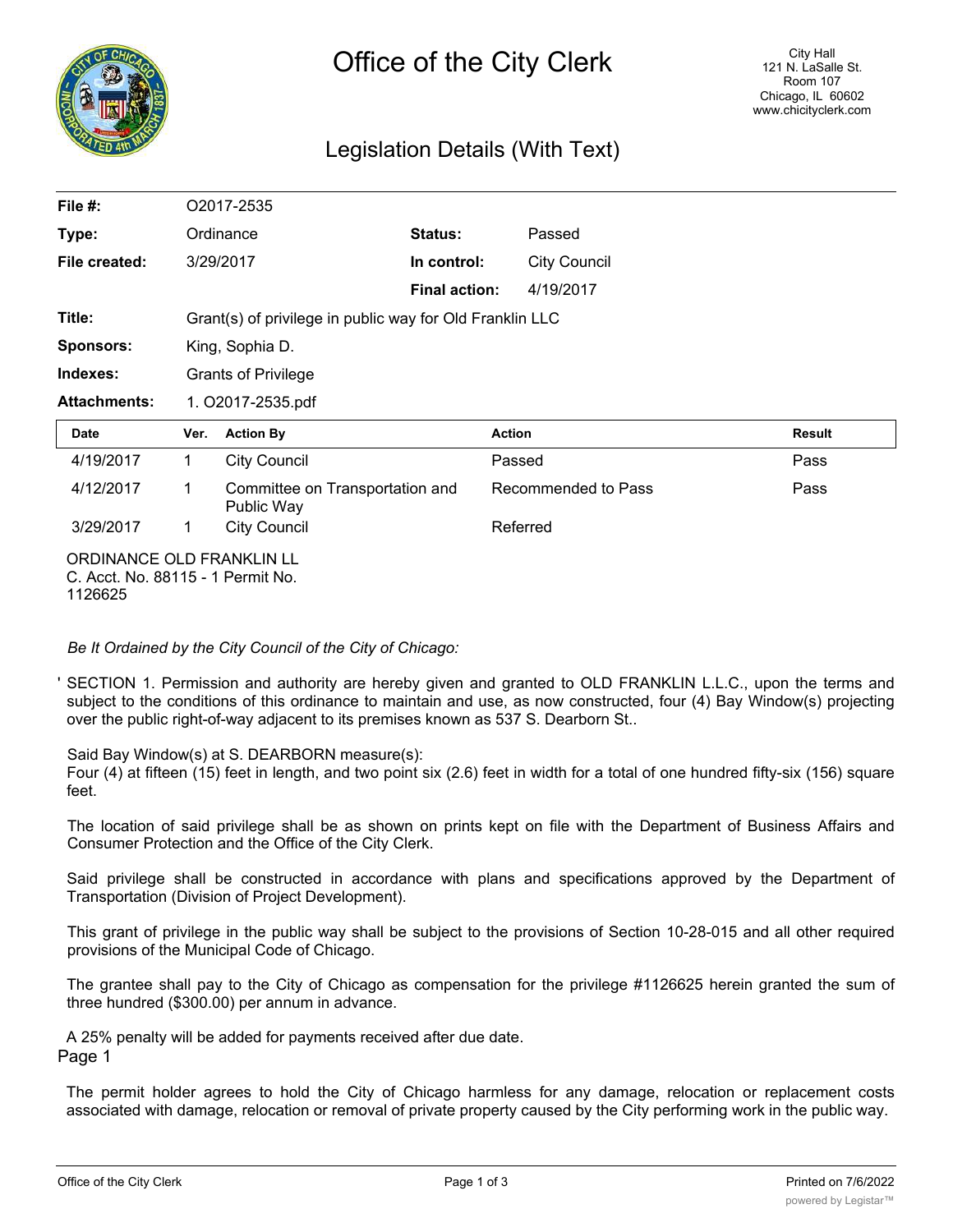(Page 2 of 2)

Department of Business Affairs and Consumer Protection Small Business Center - Public Way Use Unit City Hall - 121 N. LaSalle Street, Room 800 • Chicago, IL 60602 312-74-GOB1Z/312-744-6249 • (312)744-1944 CITY) hllp://ww\v.citvol'chicago.orq/bacp

**03/29/2017**

Alderman Sophia King Ward # 04 City of Chicago City Hall, Room 305 121 North LaSalle Street Chicago, Illinois 60602

### **Re: An ordinance to use and maintain a portion of the public right-of-way for four (4) bay window(s) for OLD FRANKLIN L.L.C., adjacent to the premises known as 537 S. Dearborn St..**

#### **Dear Alderman Sophia King:**

The applicant referenced above has requested the use of the public right-of-way for a bay window(s). An ordinance has been prepared by the Department of Business Affairs and Consumer Protection - Small Business Center - Public Way Use Unit for presentation to the City Council. Because this request was made for properties located in your ward, as approved by you as per the attached, 1 respectfully request that you introduce the attached ordinance at the next City Council meeting.

If you have any questions regarding this ordinance, please contact Anthony Bertuca at (312) 744-5506.